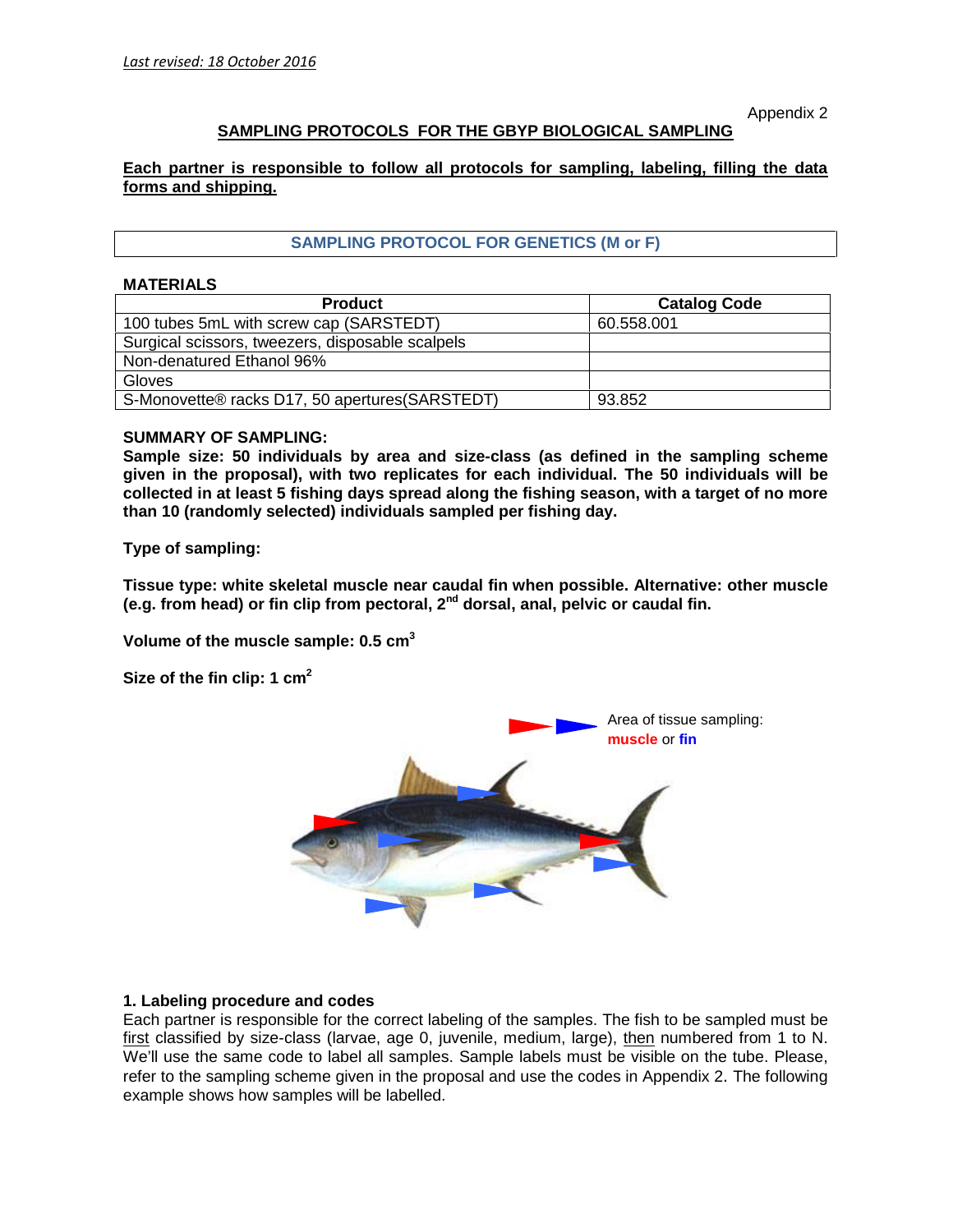

The first 4 codes (e.g. "UNIB-AS-J-O1") have to be unique for each fish.The last code (e.g. "Fa") indicates the tissue type (F, M or L) and replicate (a or b).

## **2. Preparation of the material before sampling**

- Before sampling, prepare 100 5mL-tubes with screw cap with at least 2.5mL of Non-denatured Ethanol 96%; each microtube must be labeled with Sample ID according to the labeling code reported above (step 2). Label the microtubes with pens containing water-resistant ink, as well as including a waterproof paper inside the tube with the code written with pencil (as ethanol may dissolve the ink).
- Operator has to wear cleaned gloves.

## **3. Sampling procedure**

IMPORTANT: Sampling of tissue should be carried out twice from the same individual. Mark the replicates as "a" and "b". Both replicates should be shipped to AZTI following the shipping instructions (see step 5).

- Cut a 0.5 cm<sup>3</sup> muscle sample or a 1 cm<sup>2</sup> fin clip from each individual. In the case of larvae, collect the entire larvae.

- Put the tissue clip into the ID labeled microtube with ethanol 96%. Ensure the tissue volume is no more than 10% of the liquid volume.

- Clean surgical instruments for each sampled animal with water or commercial ethanol and dry it with a new scrip each time.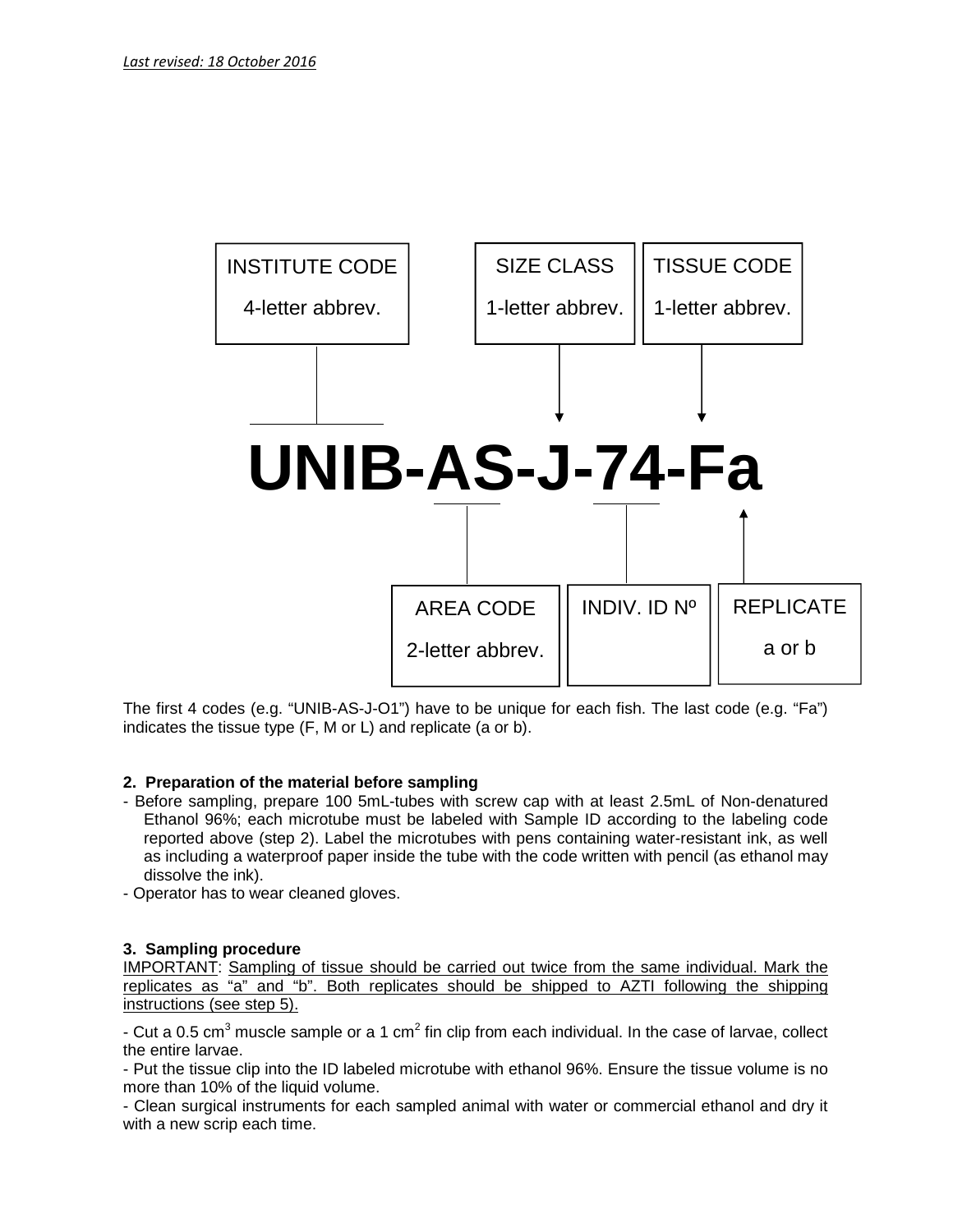- Store the microtube containing the tissue at -20°C. If it is not possible make sure that temperature does not exceed 4 ° C.

- 4-5 days after sampling, carefully remove the ethanol from the microtube and replace it by new ethanol. The water contained in the sample may have partly diluted the first ethanol used, so this ethanol replacement will ensure a better long-term conservation of DNA.

If your fish is already frozen:

- Take the sample from each frozen individual and put it directly into the microtube with ethanol 96%.
- The ice contained in the sample may dilute the ethanol. Therefore, change the ethanol after 4- 5 days, in order to ensure proper sample preservation.



## **4. Fill sampling data form**

The code of the sample must be clearly visible on the microtube.

- Fill the "GBYPdata.xls" file.

- Email the form to the database supervisors in AZTI as soon as some samples are collected (e.g. on a daily basis): Igaratza Fraile (*ifraile@azti.es*) and Haritz Arrizabalaga (*harri@azti.es*). The newly labeled samples will be checked against already existing samples to avoid doubling names. Wait for their confirmation before shipping the samples, and coordinate shipping dates with the above mentioned persons.

## **5. Shipping procedure**

- Put the rack of microtubes with tissue samples in a storage box with the reference "GBYP".

- Ship the box by express courier to: Igaratza Fraile / Inma Martín AZTI-Tecnalia Marine Research Division Herrera kaia portualdea z/g 20110 PASAIA SPAIN

Ship the samples by Express Courier mail.

**Notes** *SARSTEDT* website : http://www.sarstedt.com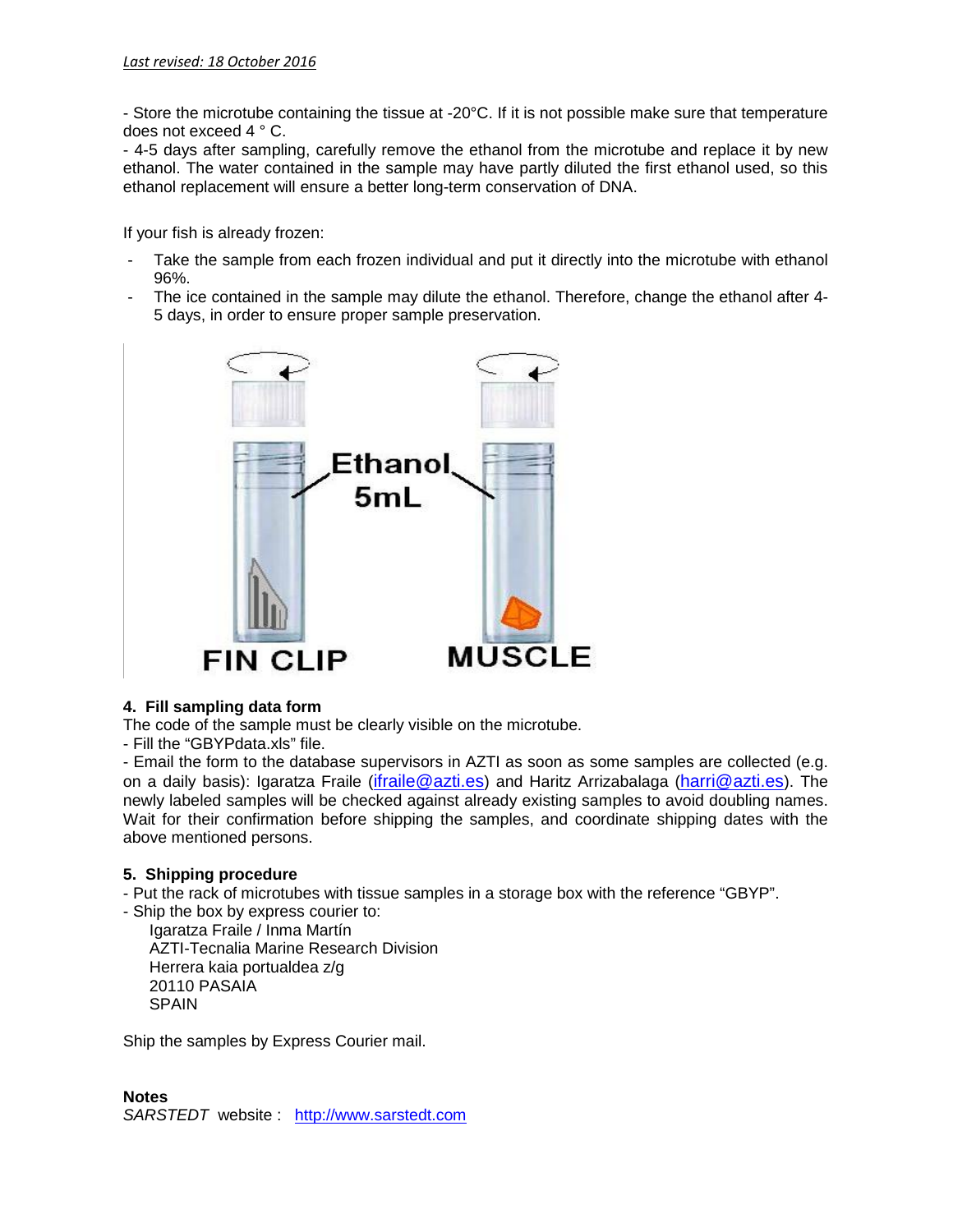# **SAMPLING PROTOCOL FOR OTOLITHS (O)**

## **MATERIALS**

| <b>Product</b>                               | <b>Catalog Code</b>                                                                                                                                      |
|----------------------------------------------|----------------------------------------------------------------------------------------------------------------------------------------------------------|
| Gloves (laboratory gloves)                   |                                                                                                                                                          |
| Knife, handsaw or circular saw               |                                                                                                                                                          |
| Plastic cocktail stick, plastic toothpick    |                                                                                                                                                          |
| Non-metallic forceps (plastic or ceramic)    | <b>VWR: FORCEPS TEFLON-COAT SHARP</b><br>(232-0016, -0018, or -0125), or<br>AgarScientific: Ceramic Tweezers (T5150,<br>T5156); Plastic tweezers (T5233) |
| 50 Microtubes 2mL with O-ring cap (SARSTEDT) | 72.694.007                                                                                                                                               |
| Storage boxes (SARSTEDT)                     | 95.64.997                                                                                                                                                |

#### **SUMMARY OF SAMPLING:**

**Sample size: 50 individuals by area and size-class (as defined in the sampling scheme given in the proposal). The 50 individuals will be collected in at least 5 fishing days spread along the fishing season, with a target of no more than 10 (randomly selected) individuals sampled per fishing day.**

**Tissue type: otoliths.**



## **1. Labeling procedure and codes**

Each partner is responsible for the correct labeling of the samples. The fish to be sampled must be first classified by size-class (larvae, age 0, juvenile, medium, large), then numbered from 1 to N. We will use the same labeling procedure used for genetic samples, the tissue code being here O (for otoliths). Labels must be visible on the microtube.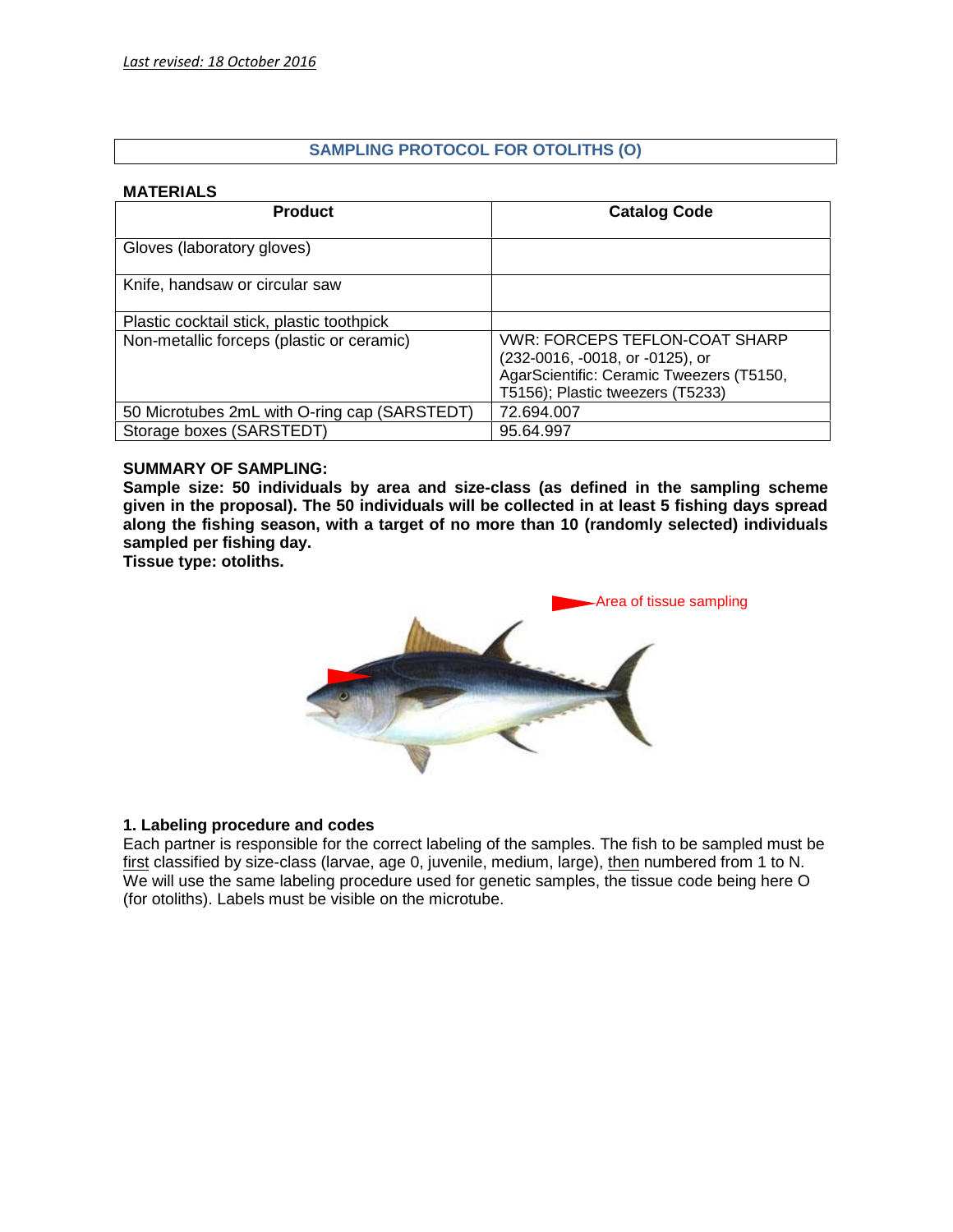

# **2. Sampling procedure**

- The otoliths can be sampled once all other tissues are sampled. Change into clean gloves (disposable lab/examination gloves) for each fish. If tuna heads have been previously frozen, ensure that thawing is complete before starting the extraction. Extracting otoliths from partly frozen canals could break them.

- Cut into the fish head CAREFULLY to make certain that you don't break the otoliths. The easiest way is to cut the head with a large knife in the frontal plane above the supraorbital ridge (Fig.1a). At first attempts, it is better not to cut too close from the eyes, and to do successive small cuts then until the brain appears.

- **It is very important to work carefully because the otolith can easily be damaged at this stage!** CAREFULLY remove the brain (Fig.1b). Otoliths will be located at the back of the brain cavity, inside semi-circular canals (Fig.1c). Gently prospect into the canals. The posterior end of the otolith is the most fragile. Use small forceps to CAREFULLY extract the otolith from the bony capsules and GENTLY remove the membrane surrounding the otolith immediately after extraction (the membrane is harder to remove after it has dried).



**Fig.1: Extraction of sagittal otoliths from a bluefin tuna head**

- Clean the otolith with deionized water and store in plastic vials with the corresponding code.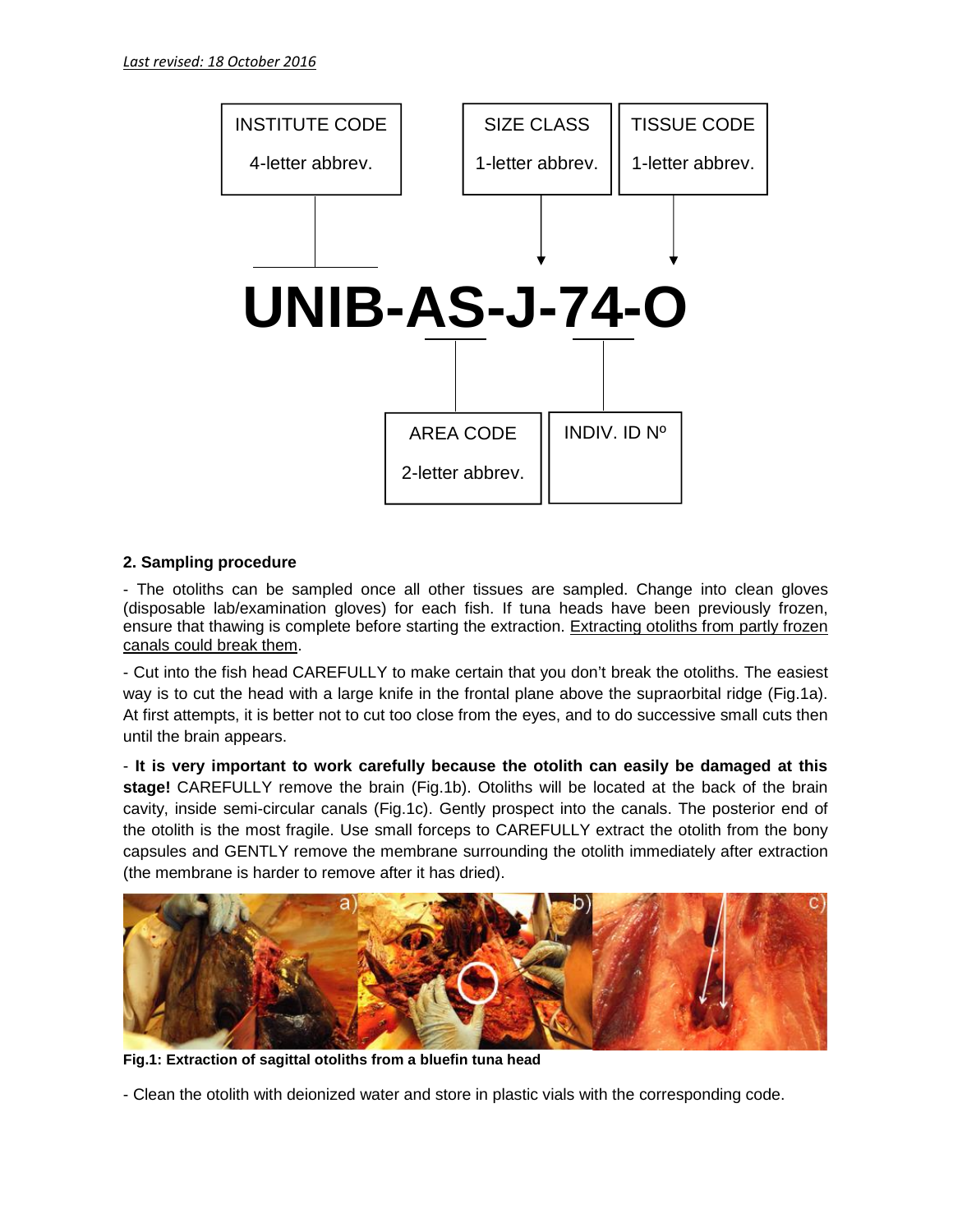## **3. Decontamination and storing procedure**

Otoliths must be carefully cleaned prior to processing for microchemical analyses. Decontamination procedure suggested by Rooker et al. (2008) is recommended.

- Immerse the otoliths into deionized water to hydrate biological residues adhering to the otolith surface. Remove these residues using small forceps.

- Then, immerse the otoliths into 0.1% nitric acid for 5 min. to remove surface contamination.

- Clean the otoliths again with deionized water to remove the remaining nitric acid.

- Finally, dry otoliths in a fume hood during 24 hours and store them by pairs in plastic vials with their corresponding labels. Cleaning otoliths immediately after collection reduces the amount of time required to prepare them for sectioning.

## **4. Fill sampling data form**

The code of the sample must be visible on the microtube.

- Fill the "GBYPdata.xls" file.

- Email the form to the database supervisors in AZTI as soon as some samples are collected (e.g. on a daily basis): Igaratza Fraile (ifraile@azti.es) and Haritz Arrizabalaga (harri@azti.es). The newly labeled samples will be checked against already existing samples to avoid doubling names. Wait for their confirmation before shipping the samples, and coordinate shipping dates with the above mentioned persons.

## **5. Shipping procedure**

- Put the vials in a storage box with the reference "GBYP".

- Ship the box by Express Courier to:

Igaratza Fraile / Inma Martín AZTI-Tecnalia Marine Research Division Herrera kaia portualdea z/g 20110 PASAIA **SPAIN**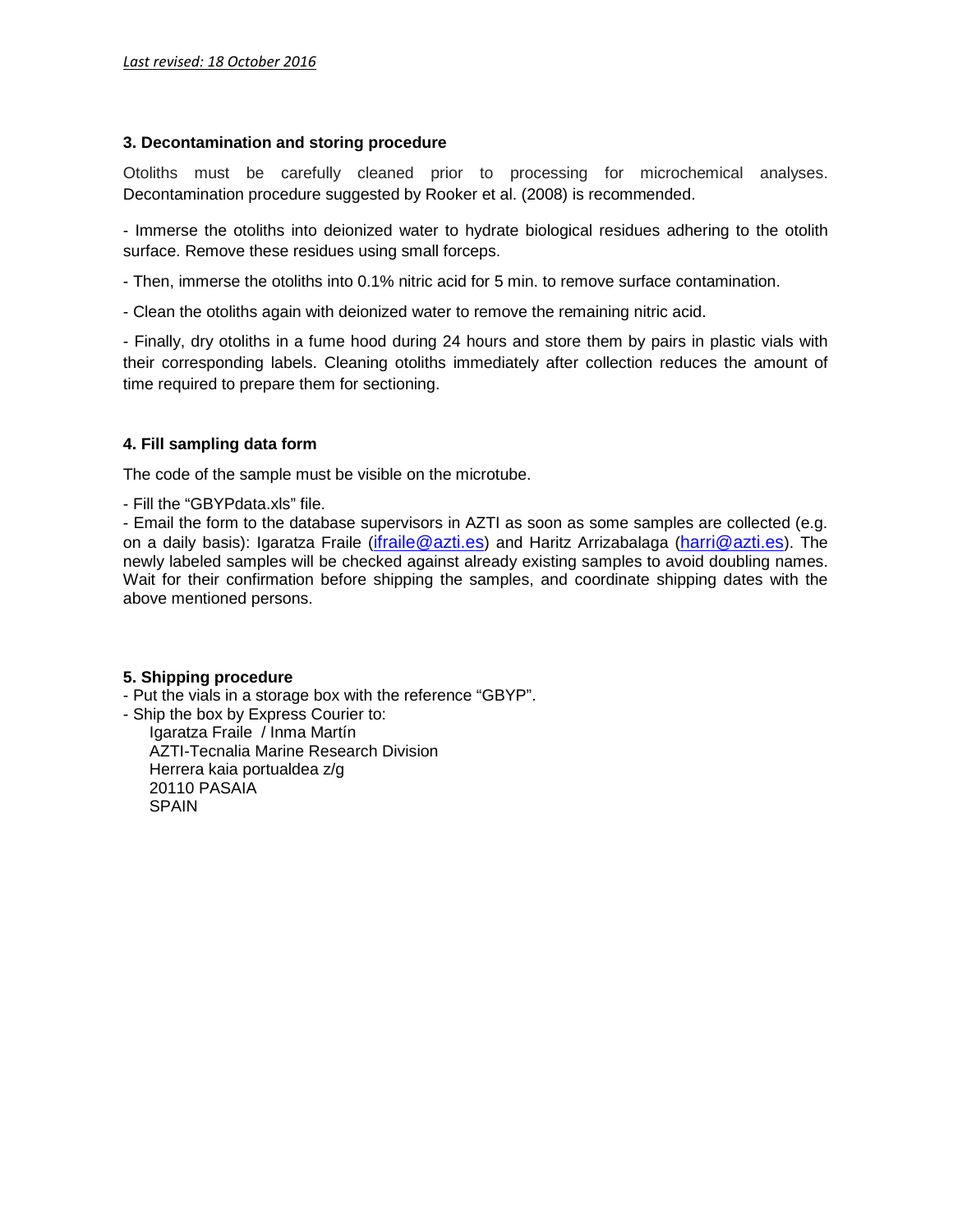# **SAMPLING PROTOCOL FOR FIRST DORSAL FIN RAYS, SPINES (S)**

| <b>MATERIALS</b>           |                     |
|----------------------------|---------------------|
| <b>Product</b>             | <b>Catalog Code</b> |
| Gloves (laboratory gloves) |                     |
| Knife, forceps             |                     |
| Paper envelopes            |                     |

#### **SUMMARY OF SAMPLING:**

**Sample size: 50 individuals by area and size-class (as defined in the sampling scheme given in the proposal). The 50 individuals will be collected in at least 5 fishing days spread along the fishing season, with a target of no more than 10 (randomly selected) individuals sampled per fishing day.**

**Tissue type: first dorsal fin ray.**



## **1. Labeling procedure and codes**

Each partner is responsible for the correct labeling of the samples. The fish to be sampled must be first classified by size-class (larvae, age 0, juvenile, medium, large), then numbered from 1 to N. We will use the same labeling procedure used for other tissues, the tissue code being "S" (for spines). The label must be visible on the envelope.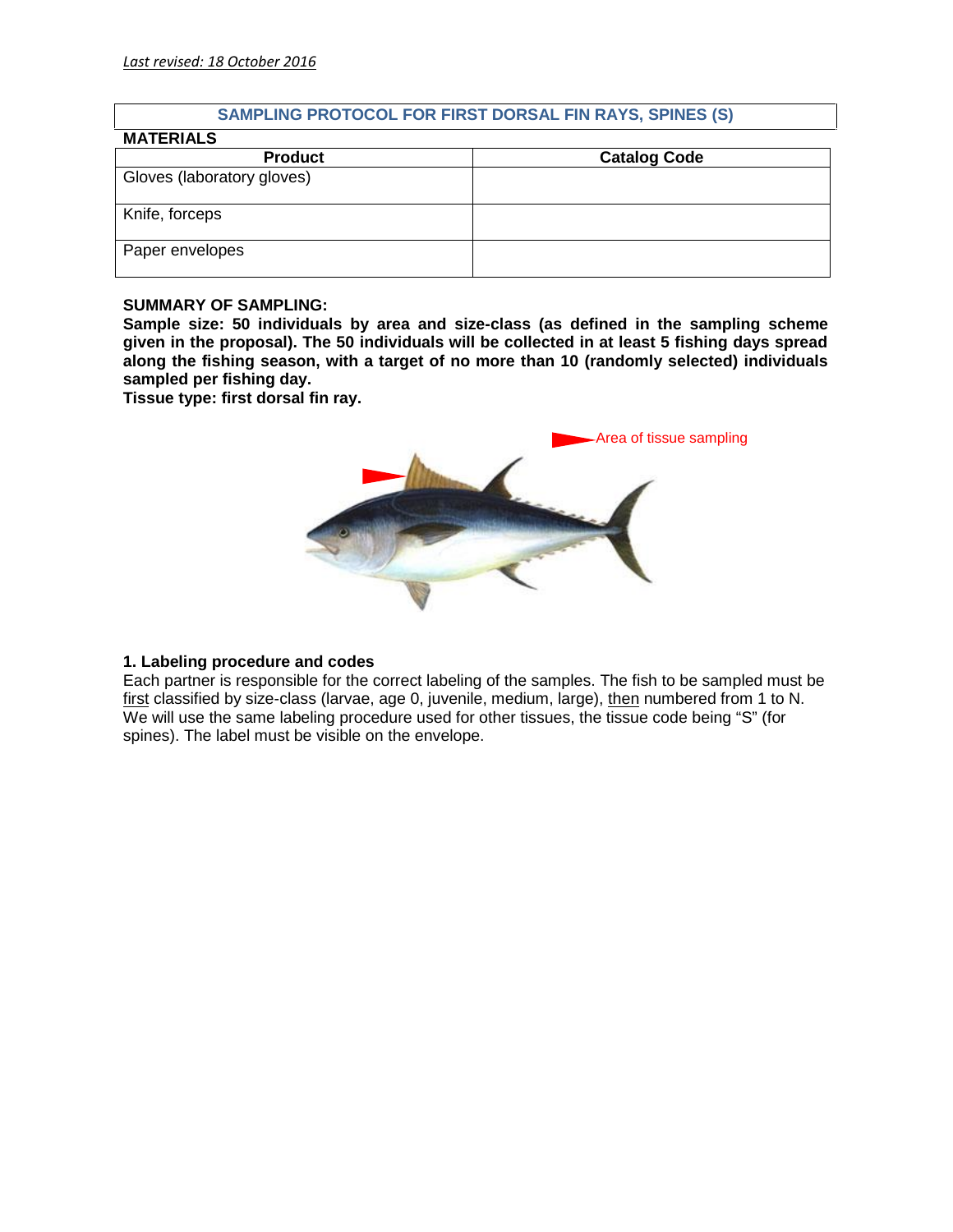

# **2. Sampling procedure**

## **Spine extraction**

The spine used for ageing purposes is the first ray of the first dorsal fin. It is important to extract a complete spine from the base including the condyle where the spine inserts in the fish avoiding any damage of the spine base as it is an essential part for ageing. It is not difficult to remove the dorsal fin first ray from juveniles but for larger specimens it is recommended to use a sharp knife or scalpel to cut carefully the strong ligaments that support the spine base deep in the fins insertion in the body depression.

Spread out the first dorsal fin and cut the membrane joining the two first dorsal rays by using a knife (Figure 2). Then, push the spine forward and down progressively (Figure 3B), then cut and turn it alternately to the right and to the left until the ligament breaks (Figure 3C). Finally, the spine must be twisted and pulled out (Figure 3D). Care should be taken in order not to twist the spine in its base.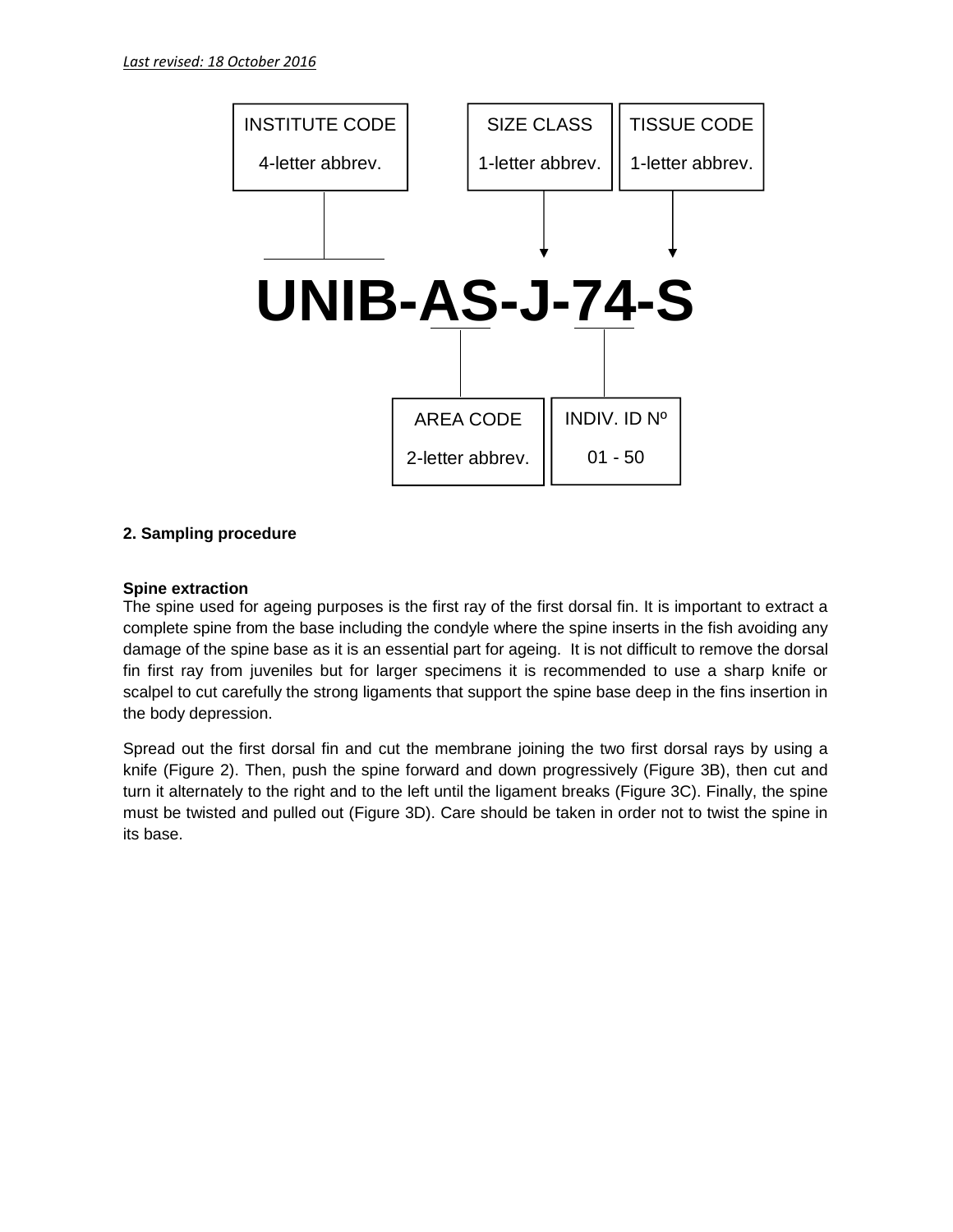

Figure 2. Insertion of the knife into the membrane separating the first two spines of the 1st dorsal fin (figure taken from Panfili *et al*., 2002).



Figure 3. Technique of extraction of the first spine of the bluefin tuna dorsal fin. (Figures taken from Compeán-Jiménez, 1980).

## **3. Cleaning and storing procedure**

It is recommended to carry out the whole cleaning step just after the spine has been extracted, as the connective tissue is still fresh and can be removed easily. It is recommended to remove carefully the remainder connective tissue with a scalpel and tweezers, avoiding causing any damage to the surface of the base of the spine. Moreover, the epidermis covering the spine must be also removed before carrying out the procedure of the spine preparation.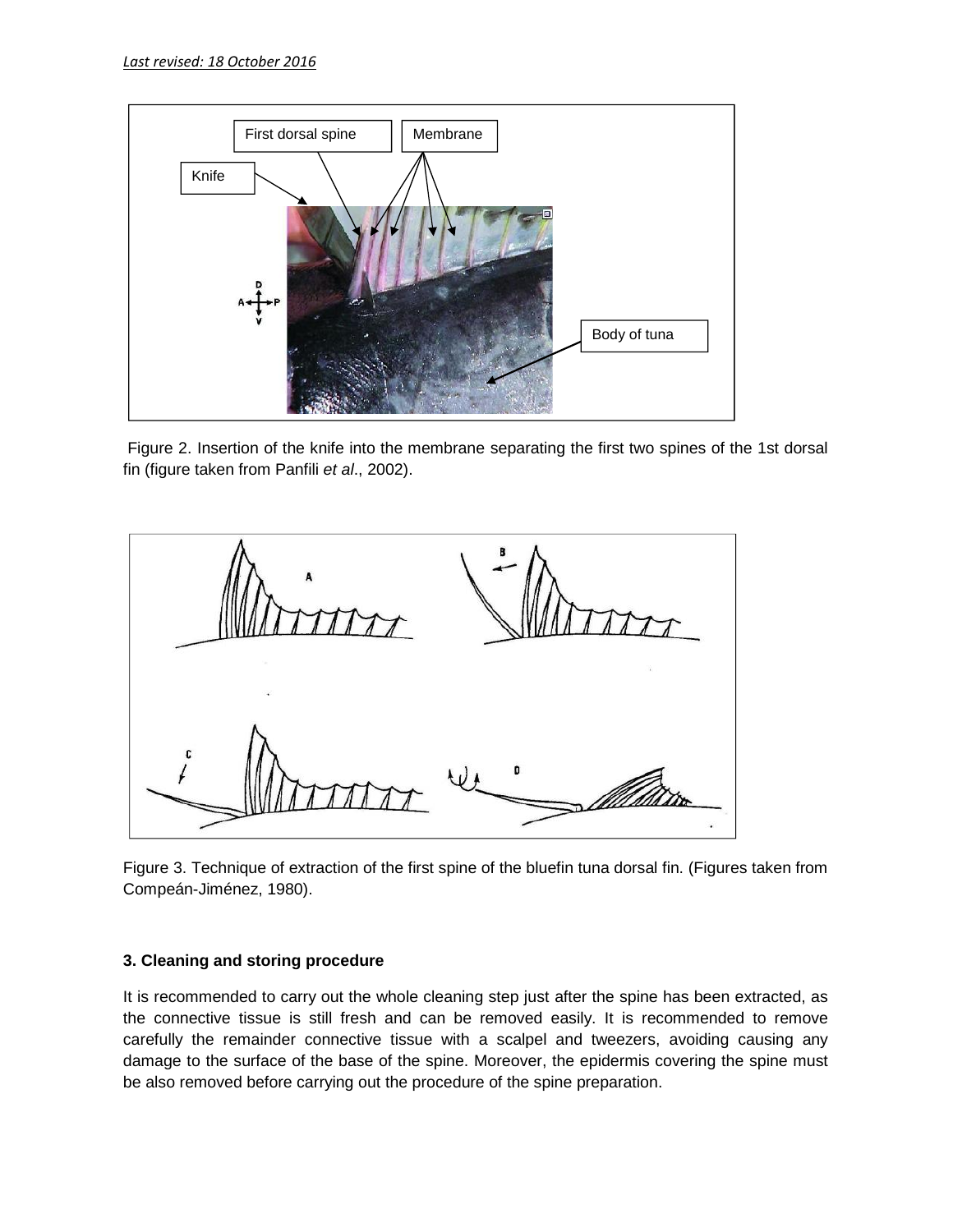Before storing the sample, it is advisable to remove all tissue remains and dry the spine out on blotting paper. Spines are ideally stored dry in a paper envelope, which should be kept in a cool place (refrigerated) if they are not going to be cut immediately. NOTE: Do not use plastic bags for preserving them.

If the spine is too large to fit in the envelope, it can be cut in half and both pieces kept in the envelope, remembering that the piece forming the base of the spine is the most important since it is the part used for age interpretation.

#### **4. Fill sampling data form**

- Fill the "GBYPdata.xls" file.

- Email the form to the database supervisors in AZTI as soon as some samples are collected (e.g. on a daily basis): Igaratza Fraile (*ifraile@azti.es*) and Haritz Arrizabalaga (*harri@azti.es*). The newly labeled samples will be checked against already existing samples to avoid doubling names. Wait for their confirmation before shipping the samples, and coordinate shipping dates with the above mentioned persons.

#### **5. Shipping procedure**

- Put the envelopes in box with the reference "GBYP".
- Ship the box by Express Courier mail to: Igaratza Fraile / Inma Martín AZTI-Tecnalia Marine Research Division Herrera kaia portualdea z/g 20110 PASAIA SPAIN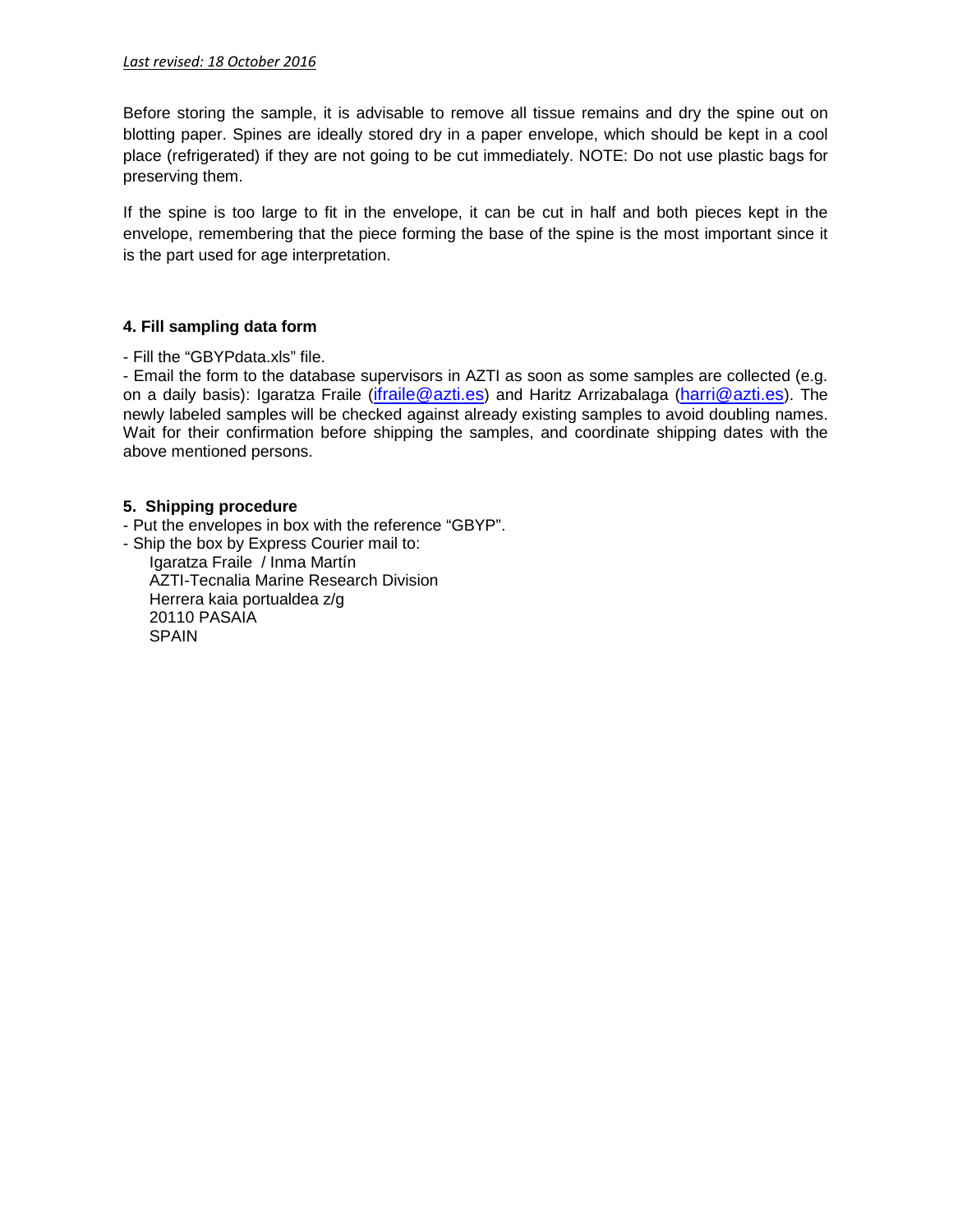# **SAMPLING PROTOCOL FOR GONADS**

#### **MATERIALS**

| <b>Product</b>                                      | <b>Catalog Code</b> |
|-----------------------------------------------------|---------------------|
| 50 containers 70 mL assembled with yellow screw cap | 75.9922.744         |
| (SARSTEDT)                                          | (www.sarstedt.com)  |
| Surgical scissors, tweezers, scalpel blades         |                     |
|                                                     |                     |
| Fixator (Bouin, Hollande or 4% Formaldehyd)         |                     |
| Gloves                                              |                     |
|                                                     |                     |
| Parafilm                                            |                     |
|                                                     |                     |

## **SUMMARY OF SAMPLING:**

**Sample size: 50 individuals by region and size-class (medium and large individuals only, as defined in the sampling scheme given in the proposal). The 50 individuals will be collected in at least 5 fishing days spread along the fishing season, with a target of no more than 10 (randomly selected) individuals sampled per fishing day.**

**Tissue type: gonad.**

**Size of the tissue sample: tissue sample length must be approximately half its width.**

## **1. Labeling procedure and codes**

Each partner is responsible for the correct labeling of the samples. The fish to be sampled must be first classified by size-class (larvae, age 0, juvenile, medium, large), then numbered from 1 to N. We will use the same labeling as in previous procedures, the tissue code being "G" (for gonads). The label must be visible on the container.

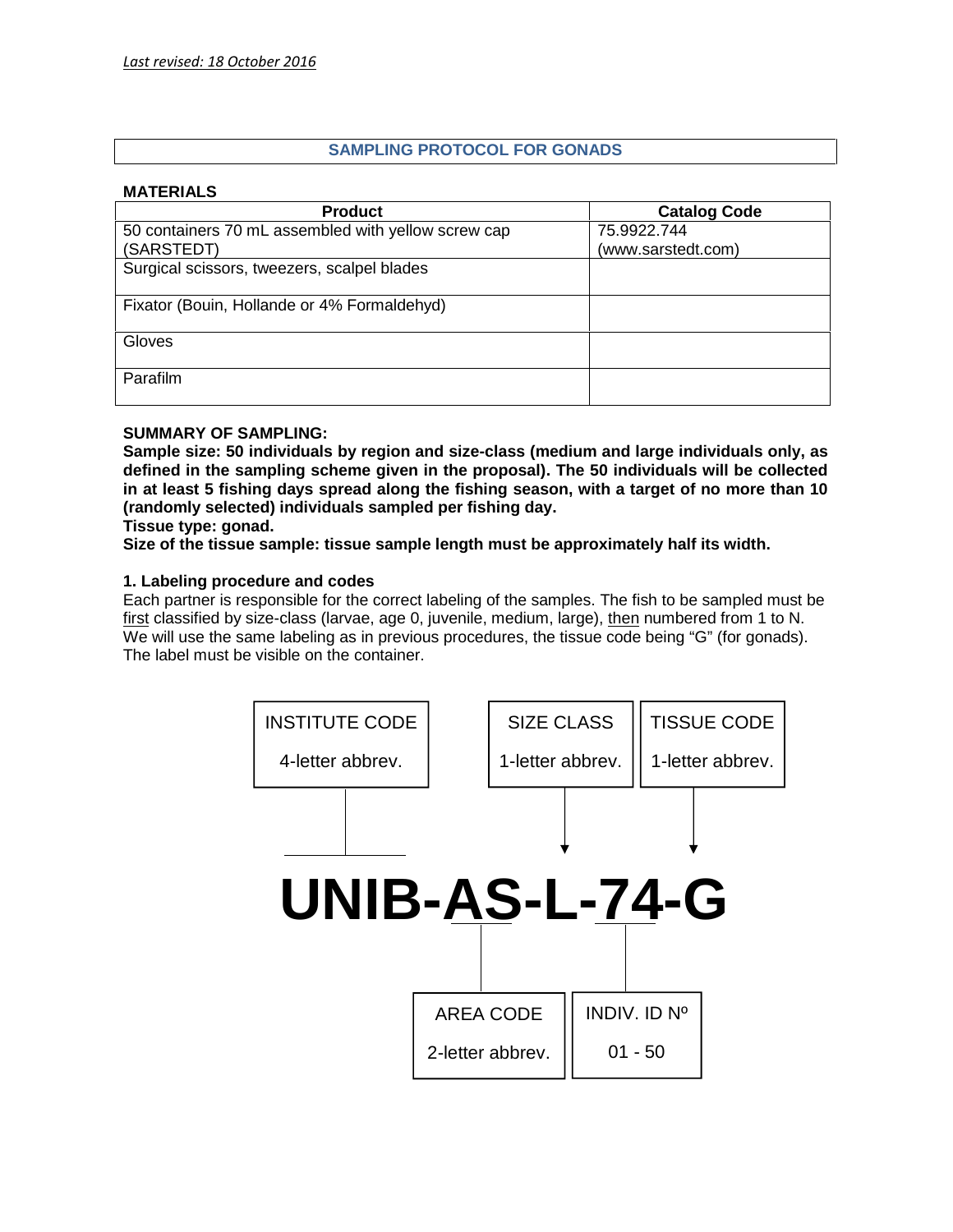#### **2. Preparation of the material before sampling**

- Bouin or Hollande fixator will be used for storing the gonad samples

- In case of not disposing of Bouin or Hollade fixator, a 4% formaldehyd solution will be used. To prepare 1L of 4% formaldehyd solution, use the following components:

- $\rightarrow$  9.4g of dibasic phosphate
- $\rightarrow$  4.7 g of monobasic phosphate
- $\rightarrow$  100 mL of 40% formaldehyd (usual concentration of commercial formaldehyd)
- $\rightarrow$  non-salted water

Dilute the phosphate progressively in non-salted water, then add water up to 900 mL, then complete with 100 mL of 40% formaldehyde.

- Before sampling, each container must be labeled using formalin-resistant ink. For additional safety, we will also use submersible paper tags labelled with pencil, and put them into the containers.

- The operator has to wear cleaned gloves.

#### **3. Sampling procedure**

- Extract the gonads from the peritoneal cavity and weight them.

- Cut a slice from one of the gonads. The length of the slice must be approximately half of its width. Then cut a portion of 1/8 of the slice and weight it. This will be the gonad sample.

- Put the gonad sample into the labeled container, add fixator and cap the container.

- In case of using Bouin fixator, remove the fixator after 12 hours and fill the container with 70% ethanol.

- Check that the containers are properly closed and ensure their closure with parafilm.

- Clean surgical instruments for each sampled animal.

- Store the tubes at ambient temperature.

## **4. Fill sampling data form**

- Fill the "GBYPdata.xls" file.

- Email the form to the database supervisors in AZTI as soon as some samples are collected (e.g. on a daily basis): Igaratza Fraile (ifraile@azti.es) and Haritz Arrizabalaga (harri@azti.es). The newly labeled samples will be checked against already existing samples to avoid doubling names. Wait for their confirmation before shipping the samples, and coordinate shipping dates with the above mentioned persons.

## **5. Shipping procedure**

- Put the containers with tissue samples in a storage box.

- Ship the box to:

Igaratza Fraile / Inma Martín AZTI-Tecnalia Marine Research Division Herrera kaia portualdea z/g 20110 PASAIA SPAIN

Ship the samples by Express Courier mail.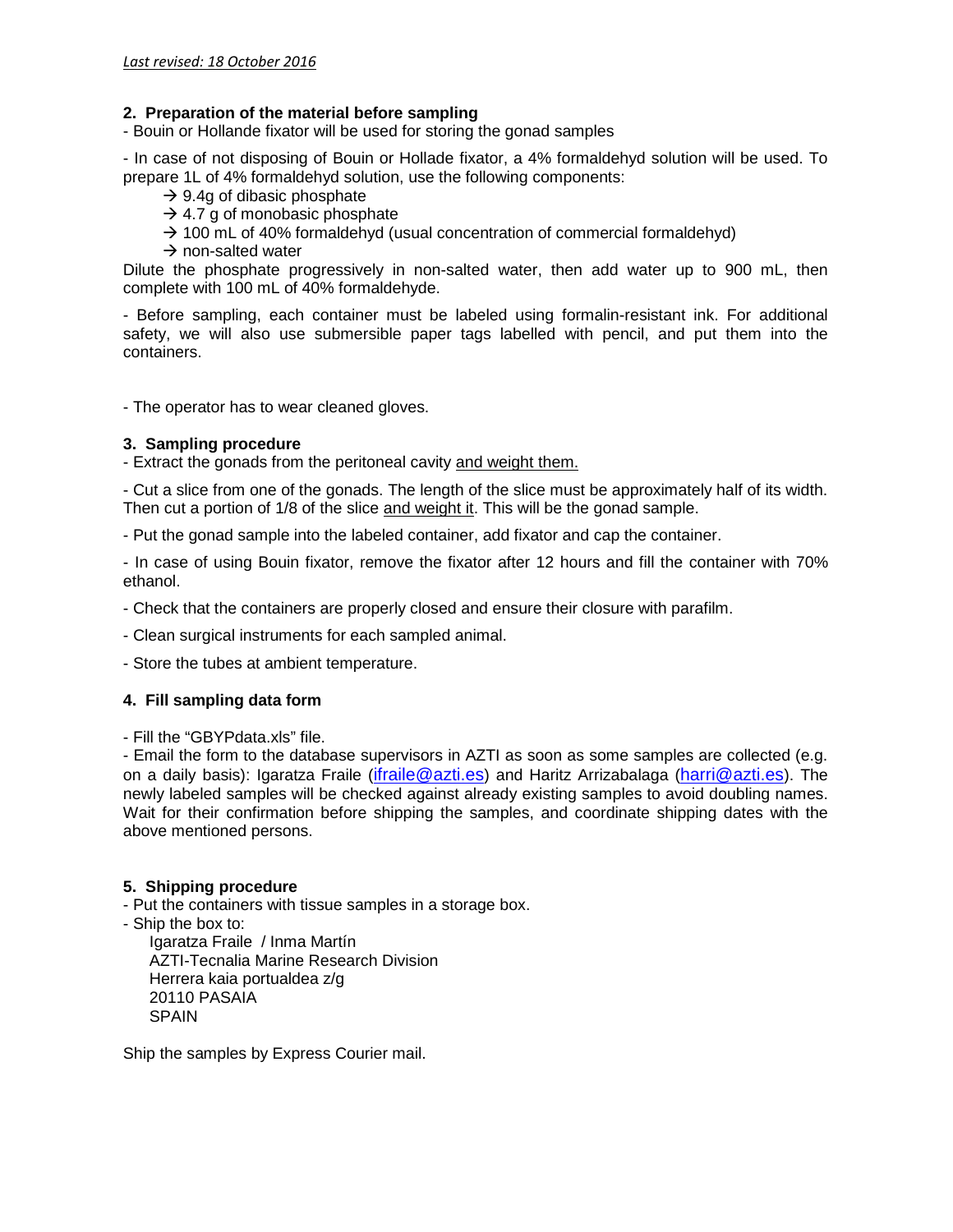# **Filling the GBYP SAMPLING DATA Template:**

Below is an extract of the "GBYP Sampling Data template.xls" file:

| INDIVIDUAL FISH CODE |                                          |               |             |                               | <b>TISSUE COLLECTED</b>               |                                            |                           |                              |                        |                         |                             |
|----------------------|------------------------------------------|---------------|-------------|-------------------------------|---------------------------------------|--------------------------------------------|---------------------------|------------------------------|------------------------|-------------------------|-----------------------------|
| ID                   | <b>SAMPLE   PARTNER  </b><br><b>CODE</b> | <b>GrAREA</b> | <b>AREA</b> | <b>FISHING</b><br><b>GEAR</b> | <b>INDIVIDUAL</b><br><b>ID NUMBER</b> | <b>SIZE</b><br><b>CLASS</b><br><b>CODE</b> | <b>TISSUE</b><br>otoliths | <b>N°</b><br><b>Otoliths</b> | <b>TISSUE</b><br>Spine | <b>TISSUE</b><br>Gonads | <b>TISSUE</b><br>Muscle/Fin |
| AZTI-<br>$BB-J-1$    | <b>AZTI</b>                              | <b>NEATL</b>  | <b>BB</b>   | <b>TROL</b>                   |                                       |                                            | 0                         |                              |                        | G                       | M                           |
|                      |                                          |               |             |                               |                                       |                                            |                           |                              |                        |                         |                             |

|                                     |                                 |                             |          | SAMPLING DATA |             |                |                                                         |
|-------------------------------------|---------------------------------|-----------------------------|----------|---------------|-------------|----------------|---------------------------------------------------------|
| <b>Harvest Date</b><br>[dd/mm/yyyy] | <b>Catch Date</b><br>[dd/mm/yy] | Sampling date<br>[dd/mm/yy] | Latitude | Longitude     | Length [cm] | Type of length | <b>Estimated</b><br><b>Straight Fork</b><br>Length [cm] |
| <b>for farmed</b><br>fish]          | 23/07/2015                      | 23/08/2015 44,24            |          | $-3.67$       | 104         | SFL            |                                                         |
|                                     |                                 |                             |          |               |             |                |                                                         |

| SAMPLING DATA      |                   |                                          |                                                                    |     |                    |                                 |
|--------------------|-------------------|------------------------------------------|--------------------------------------------------------------------|-----|--------------------|---------------------------------|
| <b>Weight [kg]</b> | Type of<br>weight | <b>Estimated</b><br>Round weight<br>[kg] | Notes for length and<br>weight                                     | Sex | <b>Collector</b>   | <b>Notes</b><br>other<br>matter |
| 22,5               | TW                |                                          | [if estimated or converted,<br>provide reference equations<br>etc. | M   | Igaratza<br>Fraile |                                 |
|                    |                   |                                          |                                                                    |     |                    |                                 |

Only direct measurements of length and weight are noted under "length", "type of length", "weight" and "type of weight". Whenever length or weight are estimated (e.g. using conversion factors), this is noted under "estimated straight fork length" or "estimated straight fork weight", and the specific conversion factors that were used are noted under "notes for length and weight".

And below are the alternative categories and codes that are needed to fill in the template:

#### **Main body measurements:**

**- Fork length (SFL):** this is the straight line from the end of the upper jaw (end of the snout) to the posterior of the shortest caudal ray (fork of the caudal fin) (Figure 1). This can best be measured using a **caliper** or alternatively with a tape measure, although it must be kept straight while measuring. The fish should be placed on a flat surface in a horizontal position. In the case of very large specimens in which this measurement is very difficult to make, one of these other two lengths may be used to substitute it:

**- First dorsal length (LD1):** this is the straight line from the end of the upper jaw (end of the snout) to the base of the first dorsal spine (the start of the first dorsal fin) (Figure 1).

**- Curved fork length (CFL):** this is the length from the upper jaw (end of the snout) to the fork by an imaginary longitudinal line, with the corresponding fish curvature (Figure 1).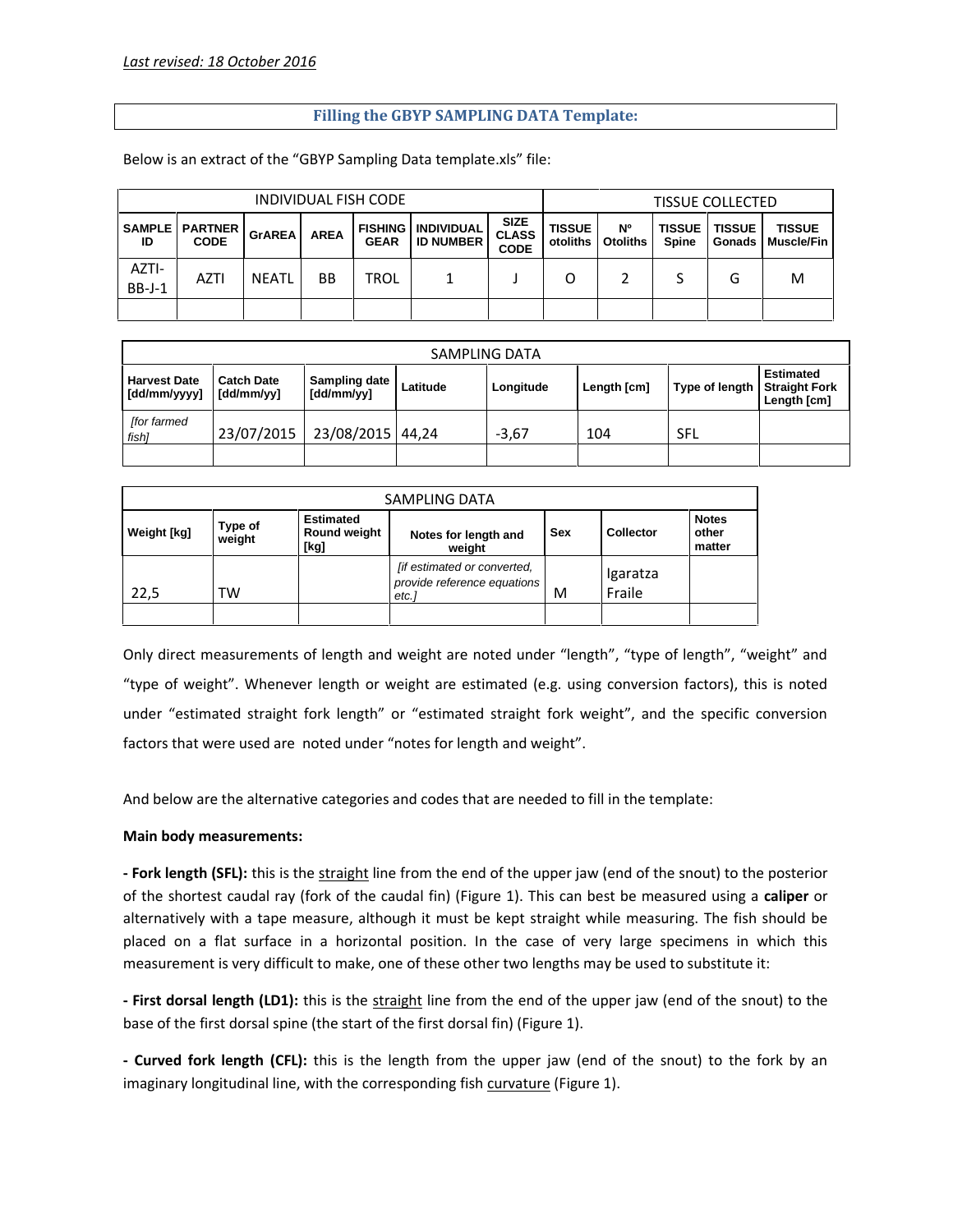- Head length (LHead): This is the straight line from the end of the upper jaw (end of the snout) to the posterior border of the operculum. (Figure 1)

The type of measurement being used must be clearly specified and the measurement unit (e.g. cm). SFL and CFL are measured to the lower centimeter (a specimen of 70,8 cm or 70,2 cm would correspond to the 70 cm range), LD1 is measured to the lower half centimeter (a specimen of 30,4 cm measures as 30 cm and one of 30,7 cm corresponds to 30,5 cm).



Figure 1. Types of measurements of bluefin tuna: Strait fork length (SFL), First dorsal length (LD1), Curved fork length (CFL) and head length (LHead).

| Institute code |                                                                   |
|----------------|-------------------------------------------------------------------|
| AZTI           | AZTI-Tecnalia                                                     |
| <b>FMAP</b>    | Federation of Maltese Aquaculture Producers                       |
| <b>HCMR</b>    | <b>Hellenic Centre for Marine Research</b>                        |
| <b>IEO</b>     | Intituto Español de Oceanografía                                  |
| <b>IFRE</b>    | French Research Institute for Exploration of the Sea<br>(IFREMER) |
| <b>INRH</b>    | Institut National de la Recherche Halieutique                     |
| <b>IPIM</b>    | Instituto de Investigação das Pescas e do Mar (IPIMAR)            |
| <b>ISTA</b>    | <b>Istambul University</b>                                        |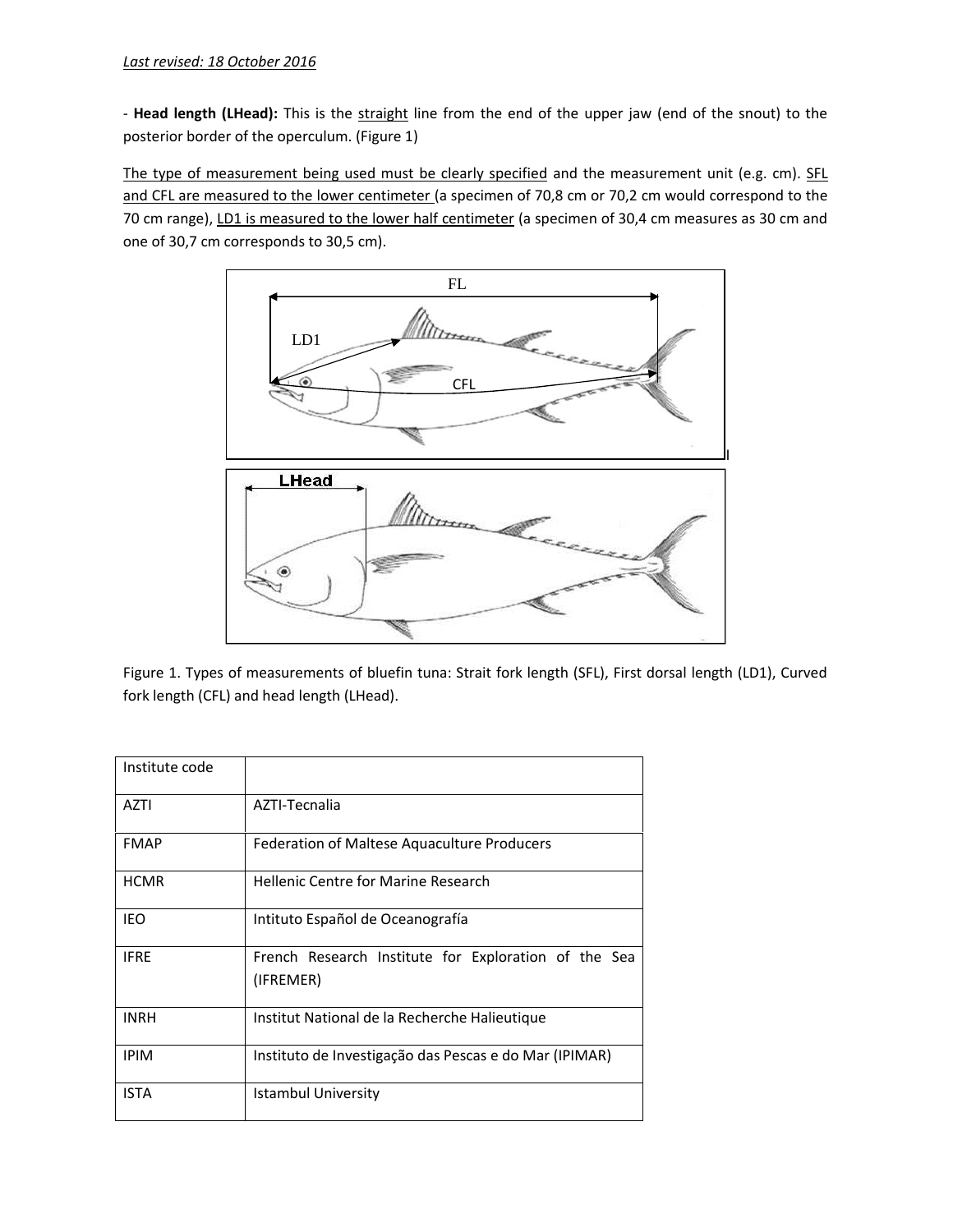| <b>CYPR</b>    | <b>Cyprus Marine Science Foundation</b>                    |
|----------------|------------------------------------------------------------|
| <b>NECT</b>    | Necton Marine Research Society                             |
| <b>NRIF</b>    | National Research Institute of Far Seas Fisheries (NRIFSF) |
| <b>UNIB</b>    | University of Bologna                                      |
| <b>UNIC</b>    | University of Cagliari                                     |
| <b>UNIG</b>    | University of Genova                                       |
| <b>UCA</b>     | University of Cadiz                                        |
| <b>TAMU</b>    | Texas A&M University                                       |
| <b>CROD</b>    | Centre de Recherches Oceanographiques de Dakar             |
| <b>BYP</b>     | Bluefin Year Program (ICCAT)                               |
| <b>CSIC</b>    | Centro Superior de Investigaciones Científicas             |
| <b>BALFEGO</b> | Grup Balfego                                               |
| <b>UNIM</b>    | <b>UNIMAR</b>                                              |
| <b>IMR</b>     | Institute of Marine Research                               |
| <b>DFO</b>     | <b>Fisheries and Oceans Canada</b>                         |
| <b>NOAA</b>    | National Oceanic and Atmospheric Administration            |
|                |                                                            |

| GrArea       |                                      |
|--------------|--------------------------------------|
| <b>BS</b>    | <b>Black Sea</b>                     |
| <b>CMED</b>  | Central Mediterranean                |
| <b>CNATL</b> | <b>Central North Atlantic</b>        |
| EATL         | East Atlantic - West African coast   |
| <b>EMED</b>  | Eastern Mediterranean                |
| GI           | <b>Strait of Gibraltar</b>           |
| GM           | <b>Gulf of Mexico &amp; Caribean</b> |
| <b>NEATL</b> | <b>Northeast Atlantic</b>            |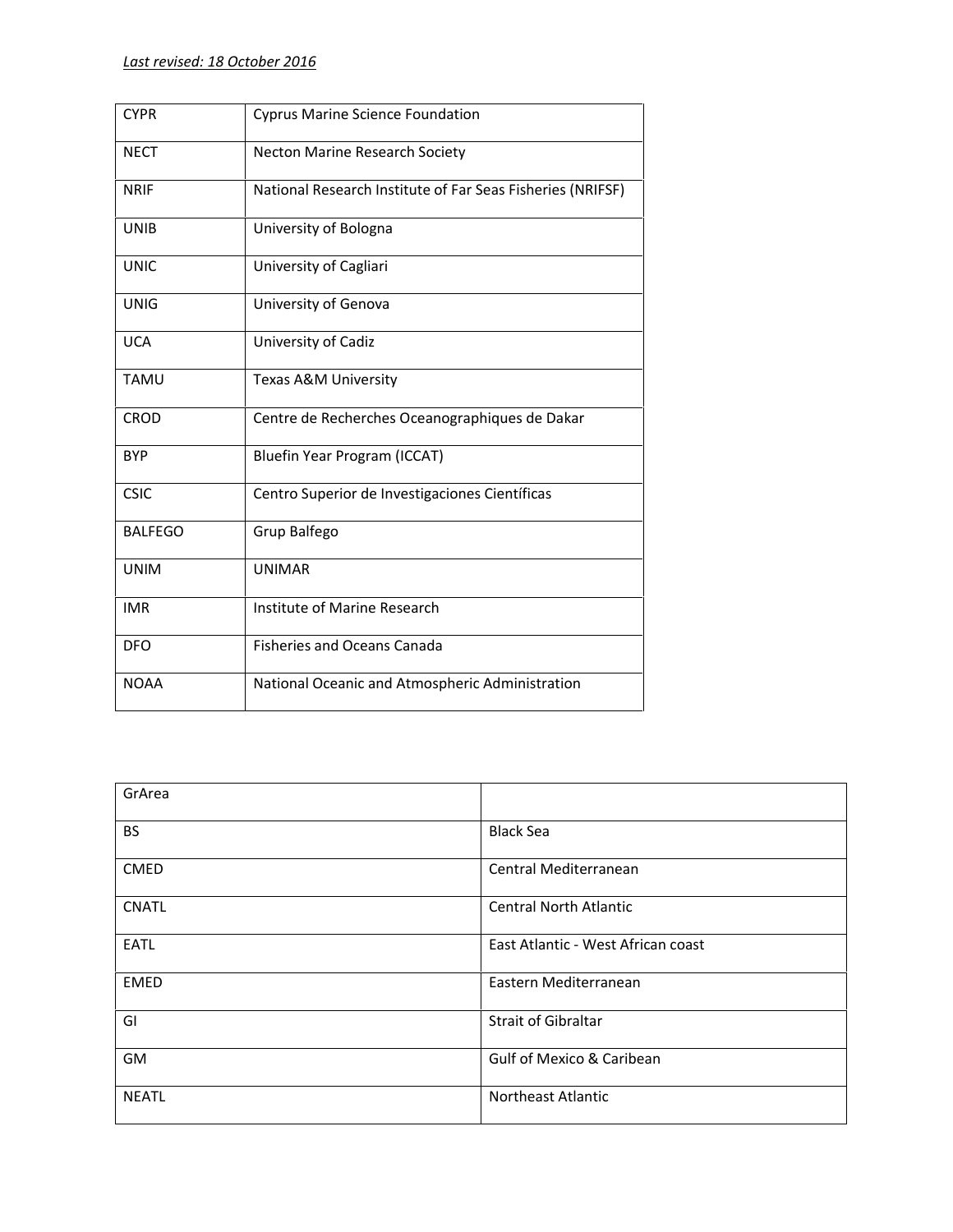| <b>NoS</b>   | North Sea              |
|--------------|------------------------|
| <b>NWATL</b> | North-Western Atlantic |
| <b>SATL</b>  | South Atlantic         |
| <b>WMED</b>  | Western Mediterranean  |

| Area       |                                                 |
|------------|-------------------------------------------------|
| AE         | Aegean Sea                                      |
| AS         | <b>Adriatic Sea</b>                             |
| <b>AZ</b>  | Azores                                          |
| ΒA         | <b>Balearic</b>                                 |
| <b>BB</b>  | Bay of Biscay                                   |
| <b>BS</b>  | <b>Black Sea</b>                                |
| CA         | <b>Central and North Atlantic</b>               |
| <b>CR</b>  | Crete                                           |
| CY.        | Cyprus                                          |
| DA         | Strait of Dardanelles - Bosphorus - Marmara Sea |
| EG         | North Egypt coast                               |
| <b>ESA</b> | South Atlantic - Eastern                        |
| GI         | Gibraltar                                       |
| GL         | Gulf of Lion, Catalan                           |
| GM         | Gulf of Mexico, Caribbean Sea                   |
| <b>GSL</b> | Canada (Gulf Saint Lawrence)                    |
| IC         | Iceland                                         |
| LI         | Ligurian: Italian artisanal fleet               |
| <b>LS</b>  | Levantine Sea (North)                           |
| <b>MA</b>  | Malta                                           |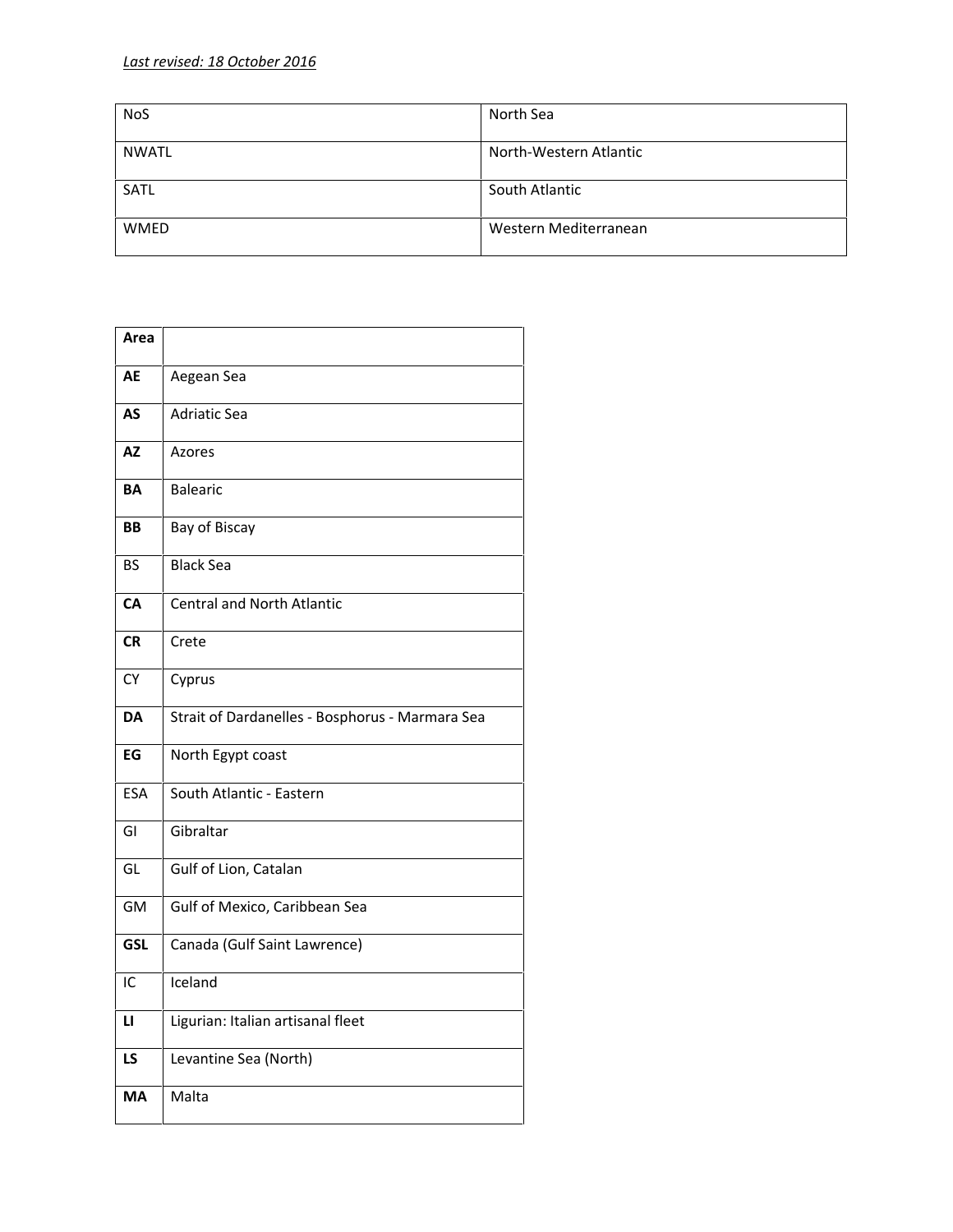| <b>MC</b>  | Madeira, Canary Islands             |
|------------|-------------------------------------|
| MO         | Morocco                             |
| <b>MS</b>  | Mauritania                          |
| <b>NA</b>  | North African Coast                 |
| <b>NL</b>  | Canada (Newfoundland-Labrador)      |
| <b>NS</b>  | Canada (Nova Scotia)                |
| <b>NW</b>  | Norway                              |
| PO         | Portugal                            |
| SА         | Sardinia                            |
| <b>SE</b>  | Senegal                             |
| SI         | South Sicily, Ionian Sea            |
| <b>SIE</b> | Sicily (East Sicily and Ionian Sea) |
| <b>SIS</b> | South Sicily, Strait of Sicily      |
| SS         | Southern Spain                      |
| SY         | Gulf of Syrta                       |
| TU         | <b>Gulf of Gabes</b>                |
| <b>TY</b>  | <b>Tyrrhenian Sea</b>               |
| UI         | UK, Ireland                         |
| US         | <b>US Coast</b>                     |
| <b>WSA</b> | South Atlantic - Western            |

| fishing gear |                               |
|--------------|-------------------------------|
| <b>BB</b>    | baitboat                      |
| <b>FAD</b>   | fish<br>aggregating<br>device |
| GN           | gillnet                       |
| HL           | handline                      |
| LA           | larval survey                 |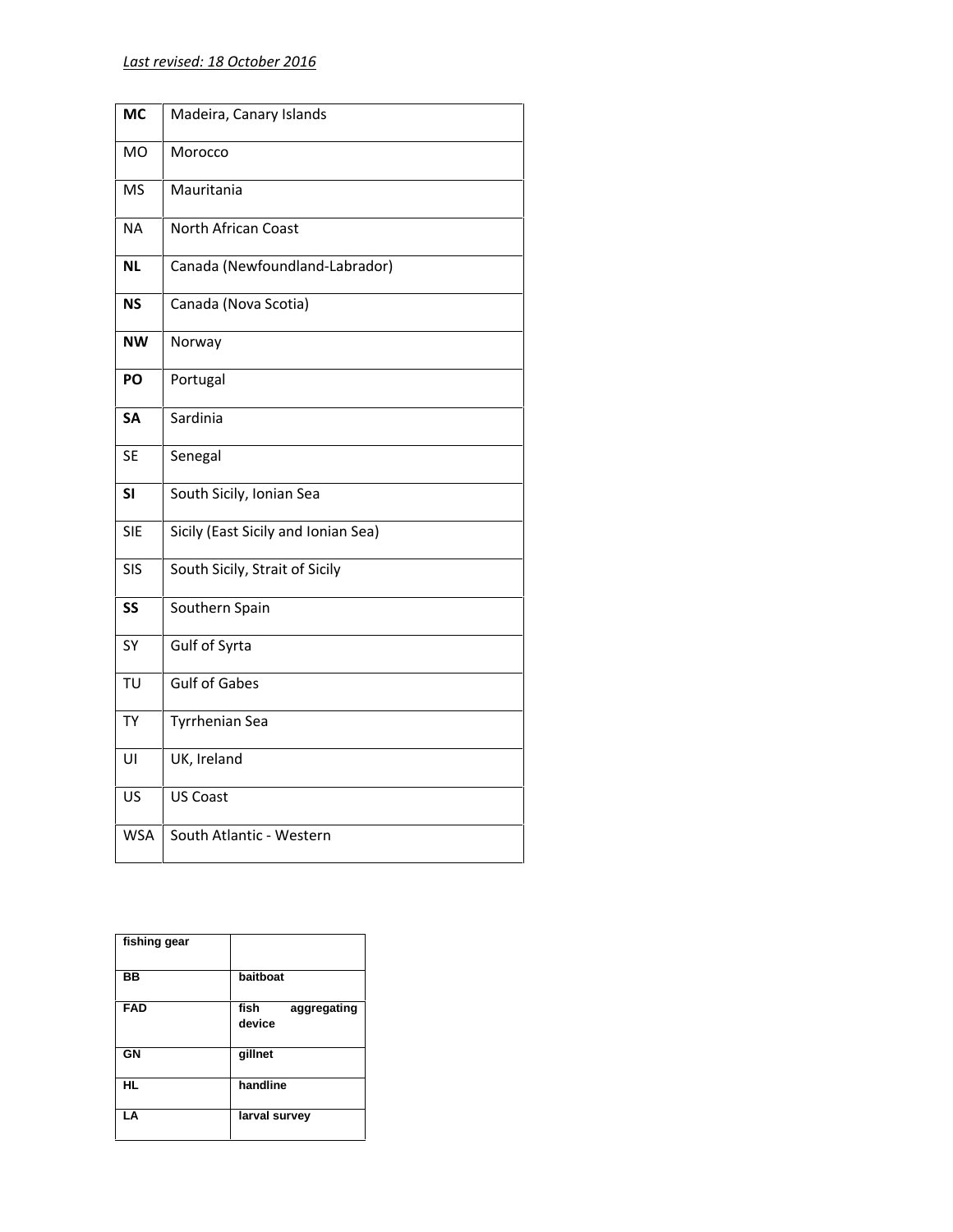| LL          | longline                    |
|-------------|-----------------------------|
| <b>MWT</b>  | pelagic midwater<br>trawl   |
| PS          | purse-seine                 |
| <b>PSS</b>  | purse seine, small<br>scale |
| <b>RR</b>   | rod-and-reel                |
| <b>TN</b>   | trammel net                 |
| <b>TRAP</b> | trap                        |
| <b>TROL</b> | <b>Trolling lines</b>       |
| <b>UNCL</b> | unclassified                |

| <b>Size</b><br>class |                  |                     |
|----------------------|------------------|---------------------|
| ν                    | Larvae           |                     |
| $\Omega$             | Age 0            | $\leq$ 3 kg         |
| J                    | <b>Juveniles</b> | $>3$ & $\leq$ 25 kg |
| M                    | <b>Medium</b>    | >25 & <= 100 kg     |
|                      | Large            | >100 kg             |

| <b>Tissue code</b> |          |
|--------------------|----------|
| O                  | otoliths |
| S                  | spines   |
| G                  | gonad    |
| F                  | fin      |
| M                  | muscle   |

| Length |  |  |
|--------|--|--|
|        |  |  |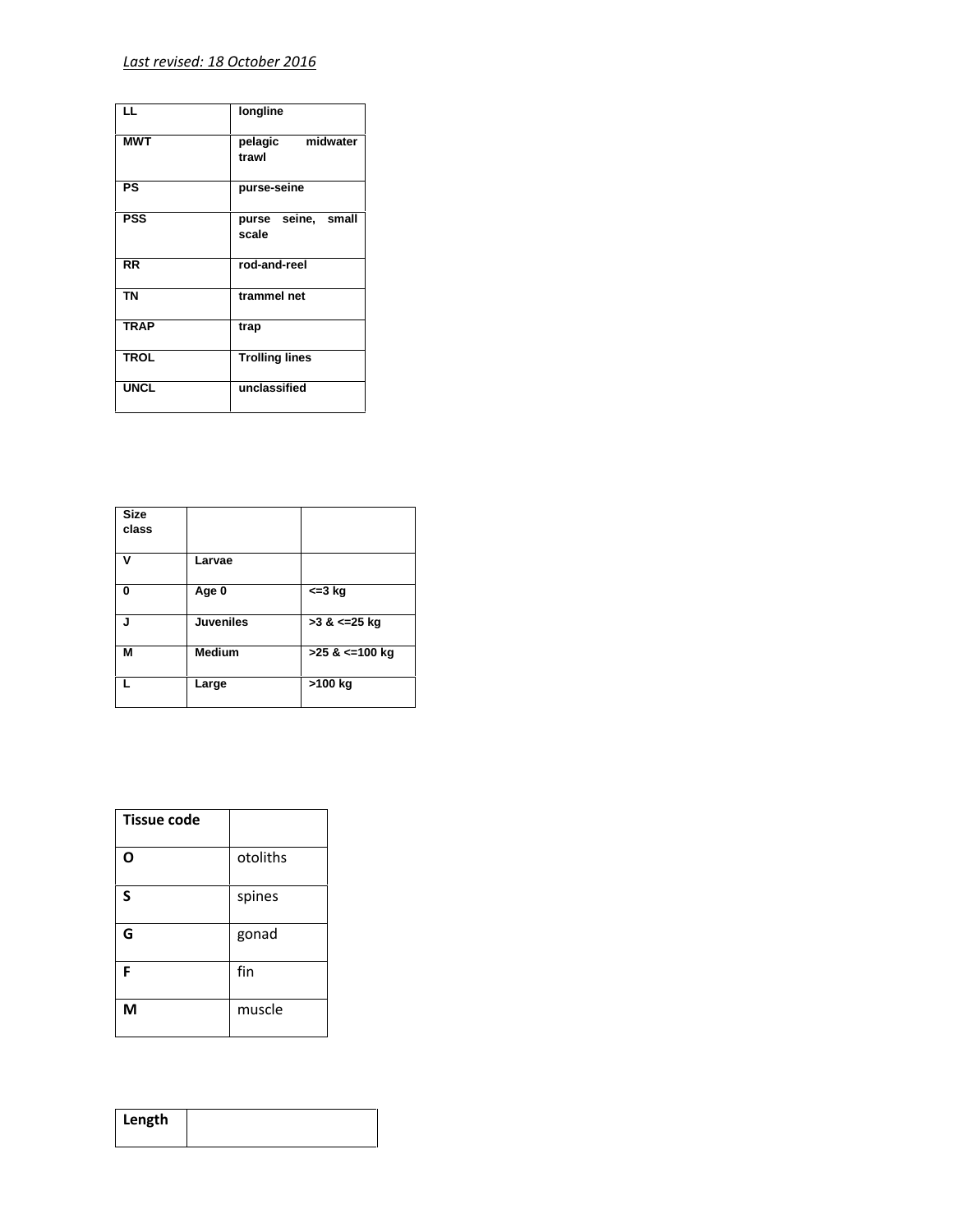| Type         |                         |
|--------------|-------------------------|
| FL           | straight fork length    |
| <b>CFL</b>   | curved fork length      |
| <b>LHead</b> | head length             |
| LD1          | first dorsal length     |
| <b>TL</b>    | total length (larvae)   |
| L2           | preoperculum length     |
| BL           | body length (larvae)    |
| L1           | second operculum length |

| Weight    |                        |  |
|-----------|------------------------|--|
| Type      |                        |  |
| <b>TW</b> | total weight           |  |
| GGT       | gilled/gutted          |  |
| <b>GW</b> | gutted                 |  |
| DT        | dressed weight         |  |
| TW(lbs)   | total weight in<br>lbs |  |

| <b>Maturation stage</b>                                  |                                                                                                                                                                   |
|----------------------------------------------------------|-------------------------------------------------------------------------------------------------------------------------------------------------------------------|
| I (IMMATURE)                                             | Small ovaries with no visible ovocytes. Translucid pink color.                                                                                                    |
| <b>IM</b><br><i><b>INICIAL</b></i><br><b>MATURATION)</b> | Ovaries occupy 1/4 to 3/4 of the peritoneal cavity. Pale yellow color.                                                                                            |
| M (MATURE)                                               | Ovaries occupy 3/4 of the peritoneal cavity. Visible vascularization. Yellow/orange<br>color. Opaque and visible oocytes.                                         |
| S (SPAWNING)                                             | <b>Ovaries</b><br>in<br>developped<br>maximal<br>development stage. Orange color. Very<br>vascularization. Translucid ovocytes visible through the gonad surface. |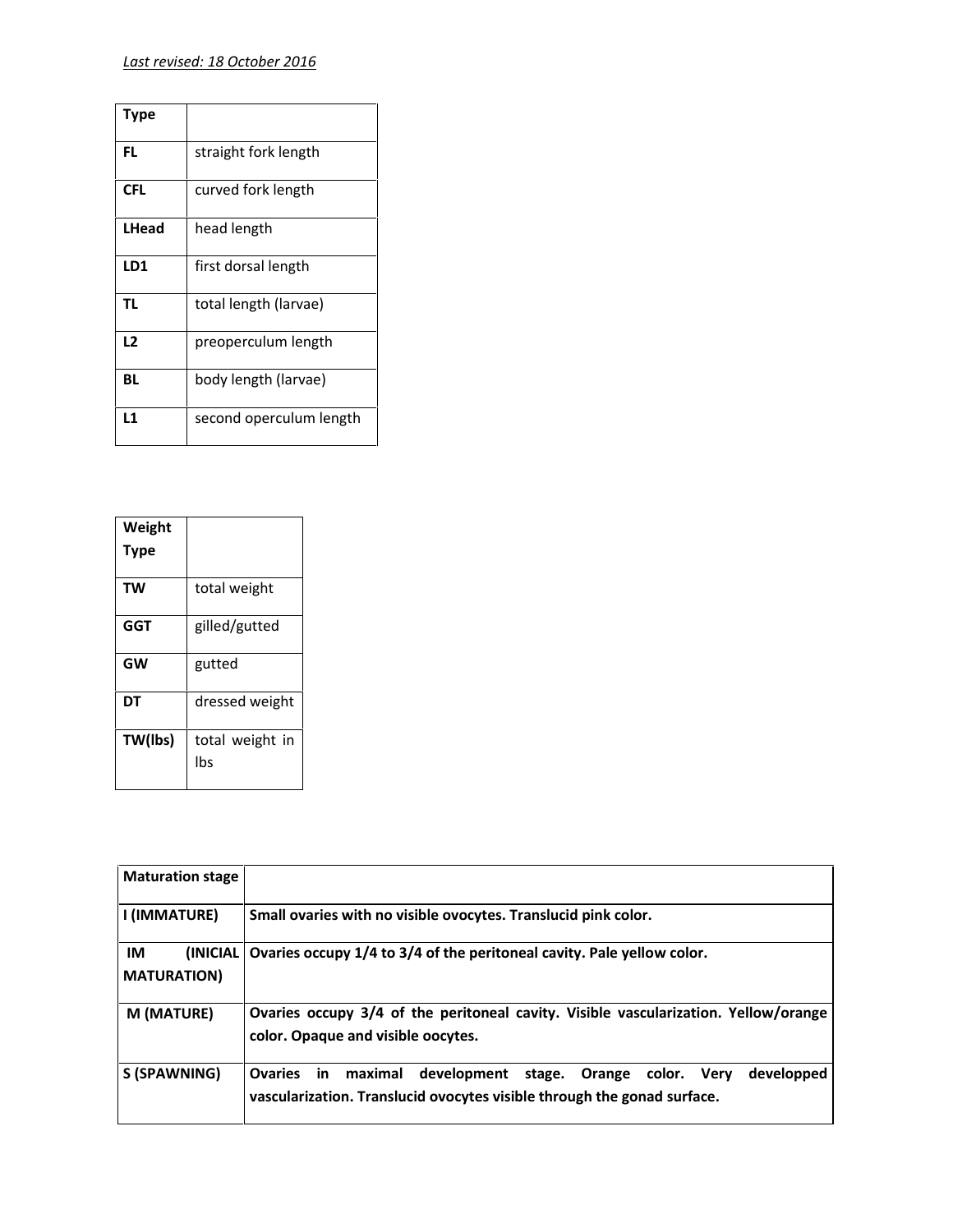| R (RESTING) | Flaccid ovaries. Purple color. Occasionally visible translucid ovocytes and opaque<br>ovocytes in advanced development stage, corresponding to the next spawning. |  |
|-------------|-------------------------------------------------------------------------------------------------------------------------------------------------------------------|--|
| <b>PS</b>   | (POST Flaccid ovaries. Purple color. Gonadal wall thick and very vascularized (very visible)                                                                      |  |
| SPAWNING)   | capillaries). No ovocytes in advanced development stage.                                                                                                          |  |
|             |                                                                                                                                                                   |  |

| <b>INDIVIDUAL</b><br><b>NUMBER</b> | ĪD |
|------------------------------------|----|
| 01                                 |    |
| $\overline{02}$                    |    |
| 03                                 |    |
| $\overline{04}$                    |    |
| $\overline{05}$                    |    |
| 06                                 |    |
| 07                                 |    |
| 08                                 |    |
| 09                                 |    |
| 10                                 |    |
| 11                                 |    |
| $\overline{12}$                    |    |
| 13                                 |    |
| 14                                 |    |
| $\overline{15}$                    |    |
| 16                                 |    |
| 17                                 |    |
| 18                                 |    |
| 19                                 |    |
| 20                                 |    |
| 21                                 |    |
| 22                                 |    |
| 23                                 |    |
| 24                                 |    |
| $\overline{25}$<br>26              |    |
| 27                                 |    |
| 28                                 |    |
| 29                                 |    |
| 30                                 |    |
| $\overline{31}$<br>$\overline{32}$ |    |
| 33                                 |    |
| 34                                 |    |
| 35                                 |    |
| 36                                 |    |